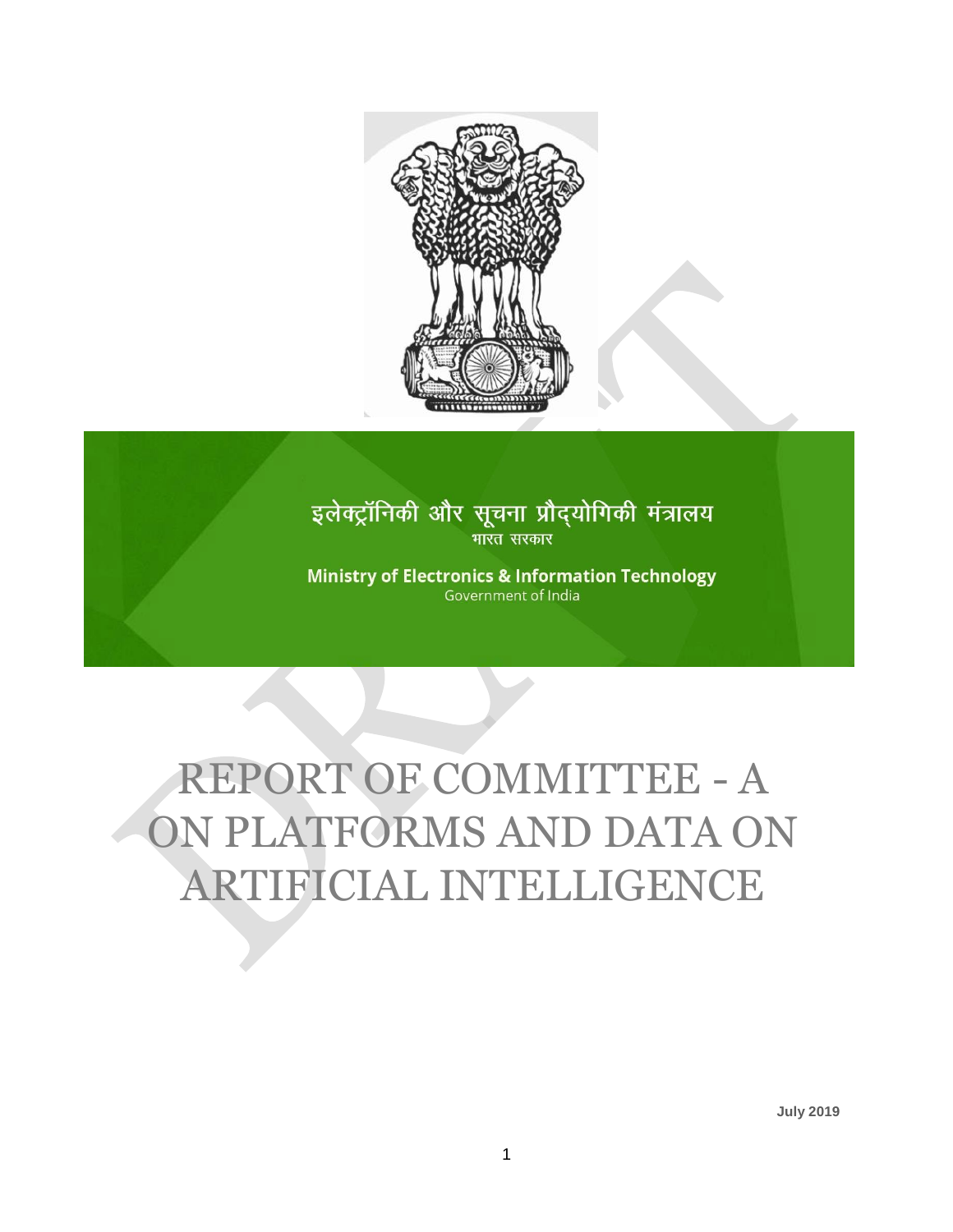## Contents

| 1.   |  |
|------|--|
| 2.   |  |
| 3.   |  |
| a.   |  |
| i.   |  |
| ii.  |  |
| iii. |  |
| iv.  |  |
| v.   |  |
| 4.   |  |
| a.   |  |
| b.   |  |
| 5.   |  |
| 6.   |  |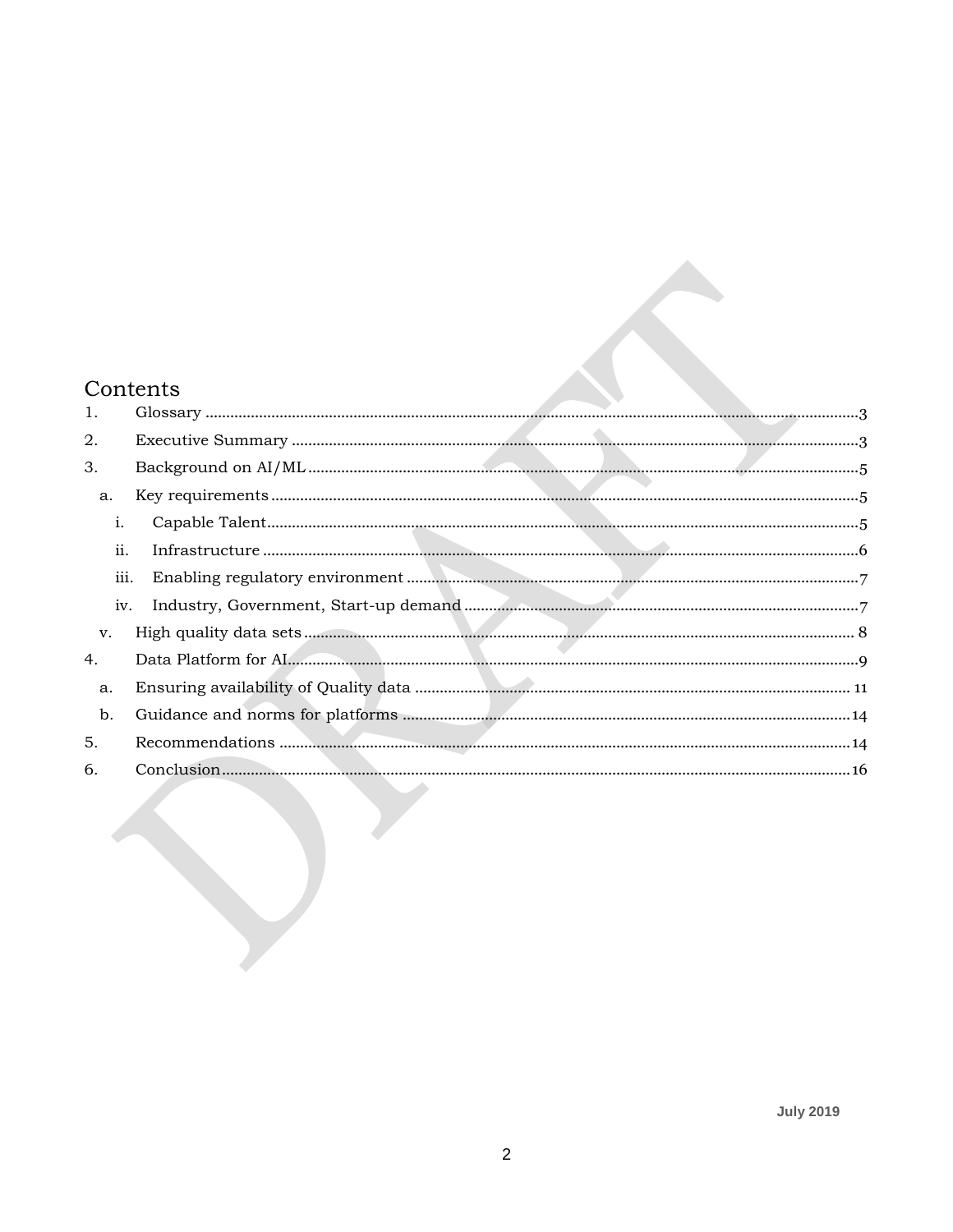# <span id="page-2-0"></span>1. Glossary

Initially we define a few key terms to ensure an easy reading through the report.

- a. **Data Platform:** an online tool or services that hosts publicly available data sets from government agencies, universities, public institutions and other organizations, usually under open terms of use.
- b. **Open Data**: data that is free to access, use, modify, and share by any entity usually but not necessarily, accompanied by the requirement that derivative works based on the data are attributed to the source of the data.
- c. **Open Source:** software whose original source code is made freely available and may be redistributed and modified by any entity.
- d. **Framework:** the required infrastructure to support the management, deployment, execution and implementation of an idea, regulation or policy.
- e. **Cloud:** the infrastructure that allows users to deploy and run code remotely on machines that are accessed and available over a network, including the internet.
- f. **Machine Learning:** algorithms and techniques that allow computers to "learn" from and make predictions on data. It is the science of getting computers to act without being explicitly being programmed.

# <span id="page-2-1"></span>2. Executive Summary

This report **recommends the development of an enriched National Artificial Intelligence (AI) Resource Platform (NAIRP) of India:** a platform that will bring together all publicly shareable data, information, tools, literature, solutions, best-practices to enable a large number of people to individually and in collaboration take up AI tasks to fuel all aspects from capacity building to building solutions in different domains that will benefit the society, enrich national prosperity and enable international cooperation. The platform will also have scope for sharing and driving standards, policy guidelines, entrepreneurship and developing a creative economy.

It is expected that this platform will be built in a contributory and participatory manner by all stakeholders, initially primarily driven and mainly funded by the Government along with Academic and Research Institutions, Industry and corporate bodies, Entrepreneurs, and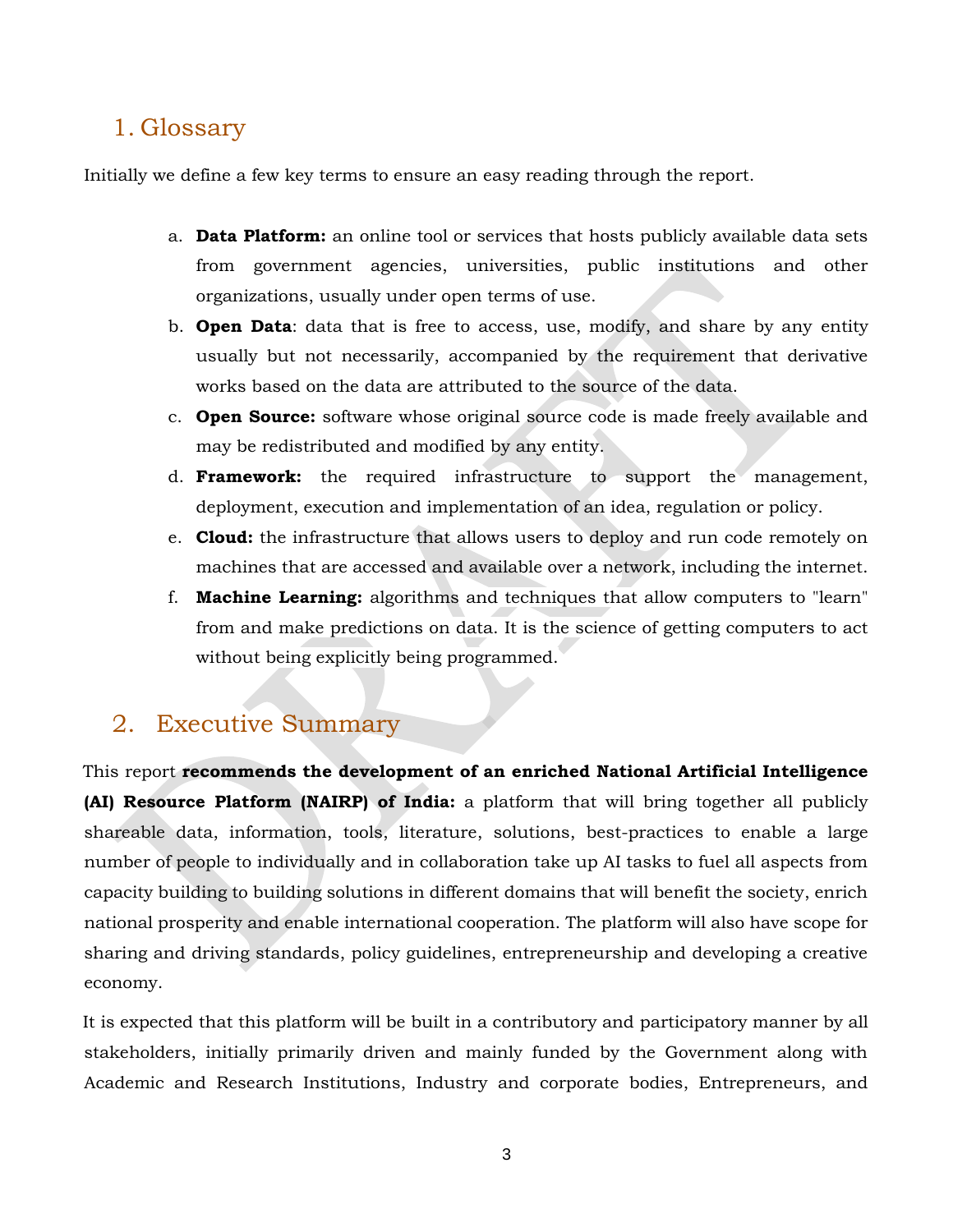Thought Leaders. The platform will be a key component of the Indian AI ecosystem which will also consist of Knowledge Parks, Mission Programmes and Projects, Capacity Building and Re-Skilling and Policies and Guidelines. This National AI Resource Platform (NAIRP) has the potential to develop into a central repository of various components of the AI Ecosystem making it a critical knowledge integration and dissemination base.

This National AI Platform (NAIRP) will be an Open Data and Knowledge-cum-Innovation Platform that will enable usage by all categories of users for a variety of purposes including but not limited to training, research, projects including educational, competitive, funded and mission projects, start-ups and commercial development for socio-economic good. It will encourage the highest quality talent and innovators from all over the country and world to participate in this programme and help solve national challenges.

This platform will also catalyze the development of a partnership/ collaboration/ contribution/ participation model for knowledge sharing, data sharing, meta-data structure, annotation, API framework, IP creation, innovation, value added AI services, government adoption and human interactions.

The success of the National Digital Library of India (NDLI) Project (https://ndl.iitkgp.ac.in/) will be replicated for developing this AI repository and the potential of the data.gov.in resource can be the starting point to develop this National AI Resource Platform (NAIRP).

It is recommended that the initial development of NAIRP be carried out in project mode to be funded by the Government of India through MeitY. This Committee is willing to take up the responsibility to carry out this project through a National Institute of Importance such as IIT Kharagpur (which has successfully developed the National Digital Library of India) in collaboration with National Informatics Centre (NIC), other academic institutes and industry partners.

To develop a public open platform, a network of partners will be essential. . A unique metadata and date / knowledge sharing paradigm will be adopted for populating and integrating elements in the platform. A gap analysis of the existing open data policy and how best to ensure recommendations above for quality data platform can be initiated. A set of metrics will be defined for evaluation of the platform for its performance, efficiencies and utilities. Finally it will disseminate the information, knowledge and awareness of AI through various on-line initiatives including those related to skilling, projects, policies and innovation.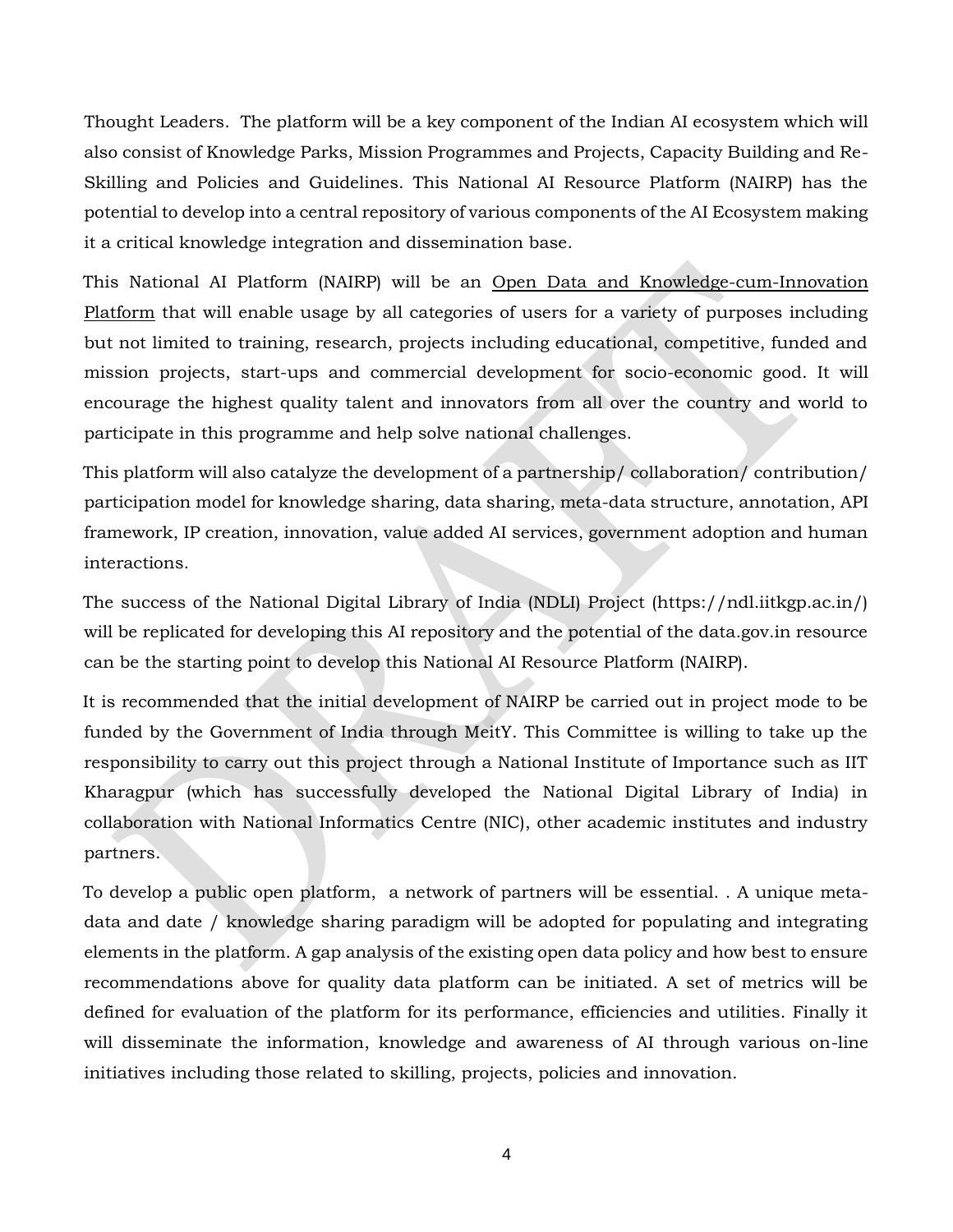It is estimated that the development will require a budget of about Rs 100 crores over a period of 3 to 4 years after a detailed proposal and scoping is made.

# <span id="page-4-0"></span>3. Background on AI/ML

Artificial intelligence (A.I.) is no longer the realm of science fiction but a practical software tool used to help millions of people every day. This has been driven by recent breakthroughs in the field of machine learning, a branch of artificial intelligence that specifically studies algorithms which learn and improve from training examples. While these developments have been decades in the making, they are only now becoming practical because of the availability of computational power, a growing community of talent across the globe and richer sources of information and data.

It has become imperative for both the government and industry to embrace AI in order to remain competitive, generate new economic growth, drive social progress and improve the health of our environment. Globally, various countries are leveraging data and associated IPs as a strategic asset and for global dominance.

India's capability and readiness in Artificial Intelligence (AI) will be one of its major drivers in the Knowledge Economy. India has been reported to be among the top 3 locations in the globe (after the US and China) for the development and iteration of AI related technologies<sup>1</sup> and has been praised as having over 58%<sup>2</sup> of its technological uses of AI in the implementation stage, i.e beyond pilot and test projects.

## <span id="page-4-1"></span>a. Key requirements

<span id="page-4-2"></span>Elucidating a few key requirements that act as pillars for developing an AI ecosystem

## i. Capable Talent

 $\overline{a}$ 

The availability of well trained and contemporary workforce is the key to building a sustainable ecosystem of AI in a nation. The creation of such capable talent is usually

<sup>&</sup>lt;sup>1</sup> These three countries are winning the global robot race, Rishi Iyengar. Available at:

<http://money.cnn.com/2017/08/21/technology/future/artificial-intelligence-robots-india-china-us/index.html>

<sup>&</sup>lt;sup>2</sup> India leads the artificial intelligence race thanks to the local offices of US firms, Ananya Bhattacharya. Available at: <https://qz.com/1073903/india-leads-the-artificial-intelligence-race-thanks-to-the-local-offices-of-us-firms/>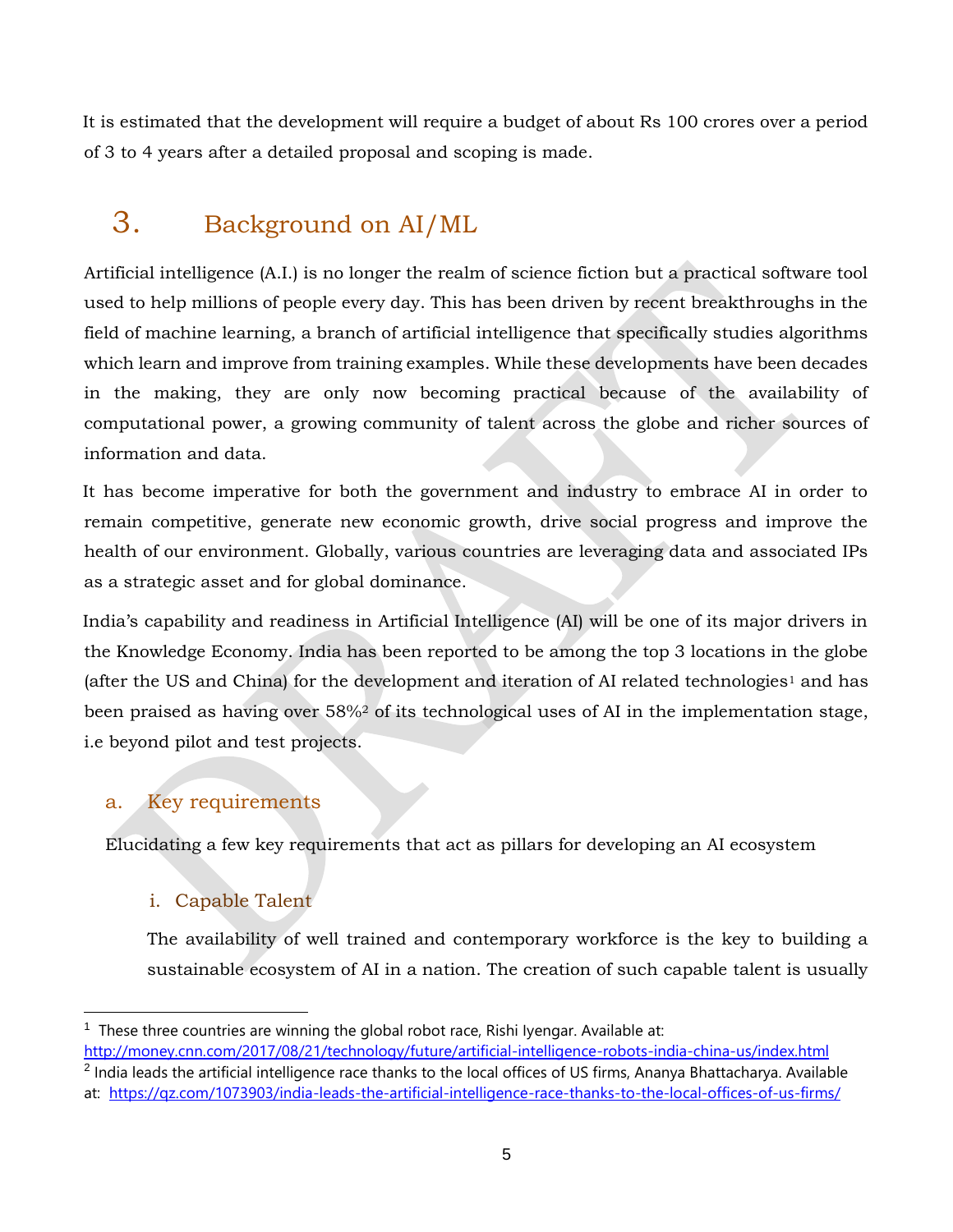predicated upon the availability of experts, existence of premier institutions to train budding computer science graduates and creating a demand in the industry to hire graduates in the field of AI and machine learning. Re-skilling, i.e. the training of current employees or the external workforce in frontier technologies such as AI, is also another avenue available to jump start the demand and supply cycle in the industry for well trained talent. There are quite a few good global examples on re skilling that we can pick up globally to replicate here in India from countries like US, Singapore and Canada. In India for example, NASSCOM has already developed 'FutureSkills' platform for enabling training of workforce on 8 emerging technologies. Towards it, NASSCOM is also developing the details of the job roles, the associated skillsets expected by the industry and model curriculum for the various job roles in vogue. Measures that can be taken on a policy front to further enable this include incentivising graduates to pursue AI and machine learning via scholarships, ensuring the retention of AI experts by offering competitive remuneration in universities, allowing the percolation of industry experts into academia in the form of guest lectures and funnelling funding for research in AI technology at a Central and State level. A further aspect which while not directly skilling related is the aspect of dispelling the concern that AI will take away jobs. The Policy initiatives should also focus on ensuring that there will be the creation of more high quality jobs due to AI.

#### <span id="page-5-0"></span>ii. Infrastructure

The development and deployment of AI technologies requires vast infrastructural resources, both in terms of raw computing power as well as network connectivity. While few educational institutions and research institutes have dedicated supercomputers, these resources are usually booked for months (if not years) in advance for long term research projects. In order to enable access to such resources to the average student, the only scalable solution is to make cloud based infrastructure available at affordable prices or for free with minimum permissions required to access it. Unlike traditional computer programmes, which can run on a single PC or laptop, AI and ML programmes take a lot more processing power to run and can take days to complete. Therefore, policy should focus on making such resources available to universities, research centers and vetted independent practitioners by either setting up infrastructure dedicated to this task or by collaborating with the private industry to make these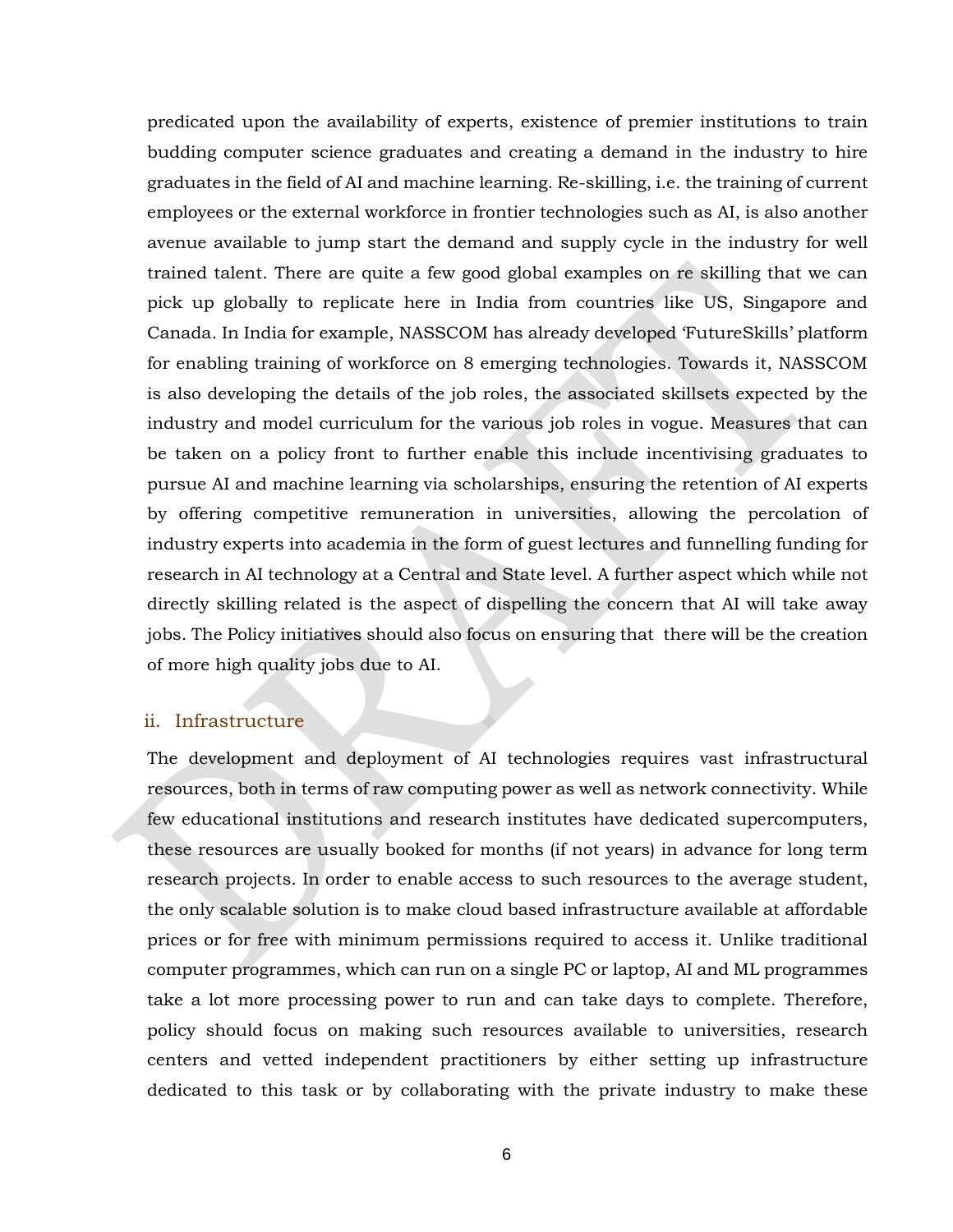resources available at a low cost with a centralised cost-negotiated model. Thus the cloud ecosystem which is critical for the same needs to be encouraged in the country. The first focus should be to encourage the setting up of data centres in the country by looking at incentives related to lighter regulation for dark fibre, sustained power, incentives for green energy etc. The second area of focus would need to be around areas like cross border data flows, proper security processes to ensure the sanctity of the data etc.

#### <span id="page-6-0"></span>iii. Enabling regulatory environment

The rapid pace of change in the AI and ML space requires an agile regulatory environment where academicians and practitioners can play an active role is asking for and implementing policy changes. This will allow the right resources, knowledge and opportunities to be made available where they are most required and will have the maximum impact. The ideal way to do this is to create a broad framework which allows for decisions to be taken at units like a university or research centre or an organization level with budgets and minimal appropriate guidelines guiding their actions. The benefits of such distributed decision making guided by core guidelines will allow for resources to be directed to where they are needed the most while ensuring accountability. In order to enable regulation with experimentation, it may be worthwhile to consider a light touch regulatory environment with a sand boxed approach which enables innovation and at the same time ensures security and privacy of data and also remaining within certain ethics and legal boundaries which prevent and harm and ensures no discrimination

## <span id="page-6-1"></span>iv. Industry, Government, Start-up demand

Jobs and employability are the key motivating factors behind the decision of students to pursue a stream in their education. In order to make India a leader in the field of AI, the focus of the industry needs, government projects and start-up initiatives to pivot from a pure services framework to a hybrid service sector and original product framework. While both these streams can exist concurrently, the creation of world leading teams that create original work for their organisations will not only attract talent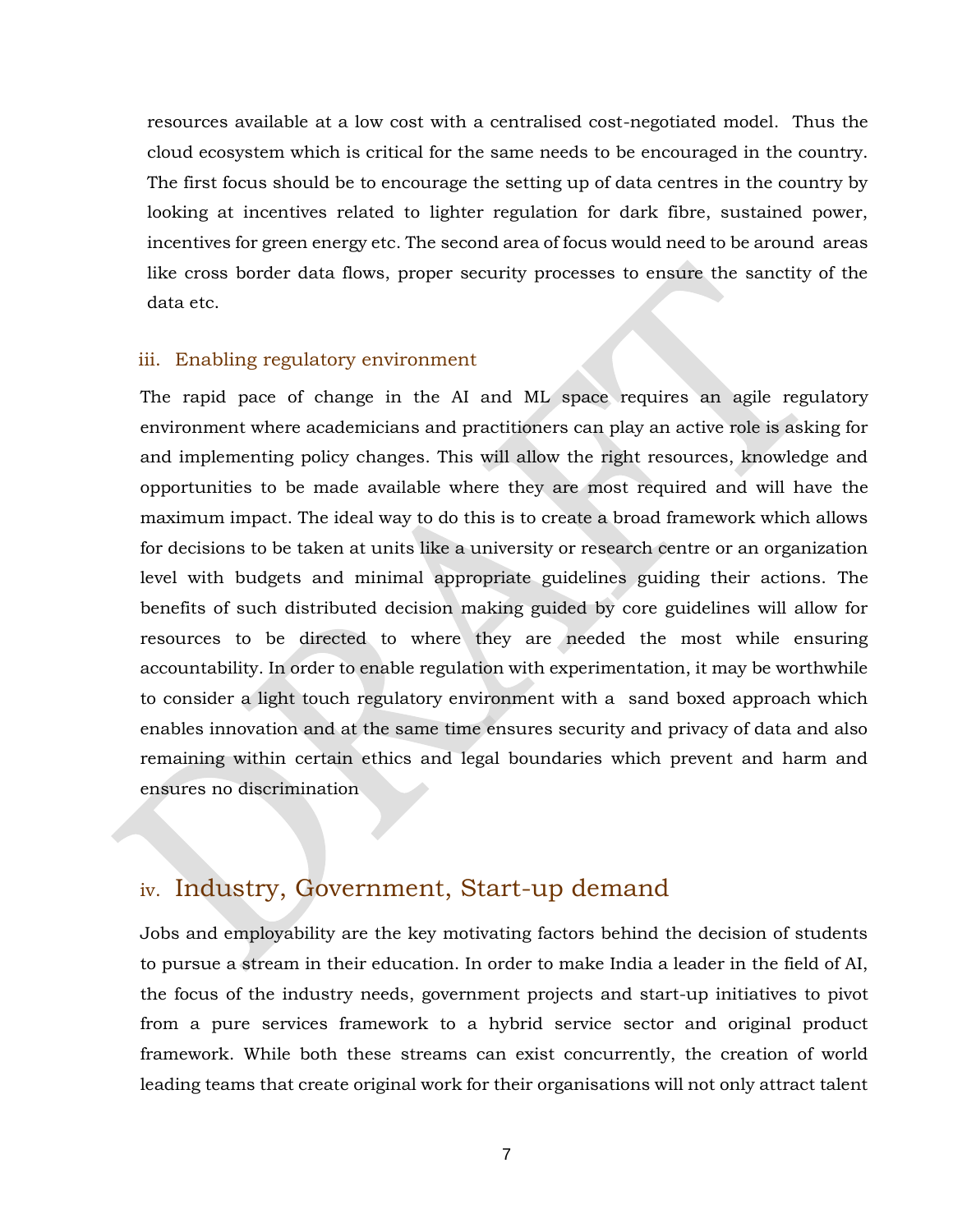to the field but also make the outputs be utilised for its huge potential in the country and across the globe, adding to India's reputation as an innovation hub. This in turn will attract more funding as well as corporations to hire and provide scope for projects, further contributing to the growth of the sector.

## <span id="page-7-0"></span>v. High quality data sets

The AI of today is heavily reliant on the collection, usage and processing of big data. Bernard Marr<sup>3</sup> notes that data is invaluable in AI devices understanding how humans think and feel, thereby speeding up their learning process. It is cyclical – *the more information there is to process, the more data the system is given, the more it learns and ultimately the more accurate it becomes.*

India enjoys a large and diverse population accompanied by a heterogeneous economic complexion. The volume of data available for AI algorithms to utilise is rapidly increasing thanks to flagship government programmes like Digital India, GSTN, etc. It could be discerned that the country is presently an untapped AI goldmine. All it requires is appropriate regulatory responses and coherent strategies to catalyse market growth and requisite research and development.

India could develop capabilities and enablers through

 $\overline{a}$ 

- I. Collecting and increasing availability of data and knowledge in standard discoverable formats across data types (text, images, voice, video, etc. in multiple languages) that are indexed, searchable and retrievable on an open data platform to fuel AI solutions.
- II. Making available Open-source Tools for data-retrieval, analysis and building ML solutions.
- III. Encouraging various Ministries to experiment with machine learning solutions in different public domains. This could be done by identifying use cases in important

<sup>&</sup>lt;sup>3</sup> Marr, B. (2017, July 15). Why AI Would Be Nothing Without Big Data. Retrieved November 25, 2017, from [https://www.forbes.com/sites/bernardmarr/2017/06/09/why-ai-would-be-nothing-without-big-data/#6f3b02994f6d.](https://www.forbes.com/sites/bernardmarr/2017/06/09/why-ai-would-be-nothing-without-big-data/#6f3b02994f6d) https://cis-india.org/internet-governance/blog/artificial-intelligence-in-india-a-compendium)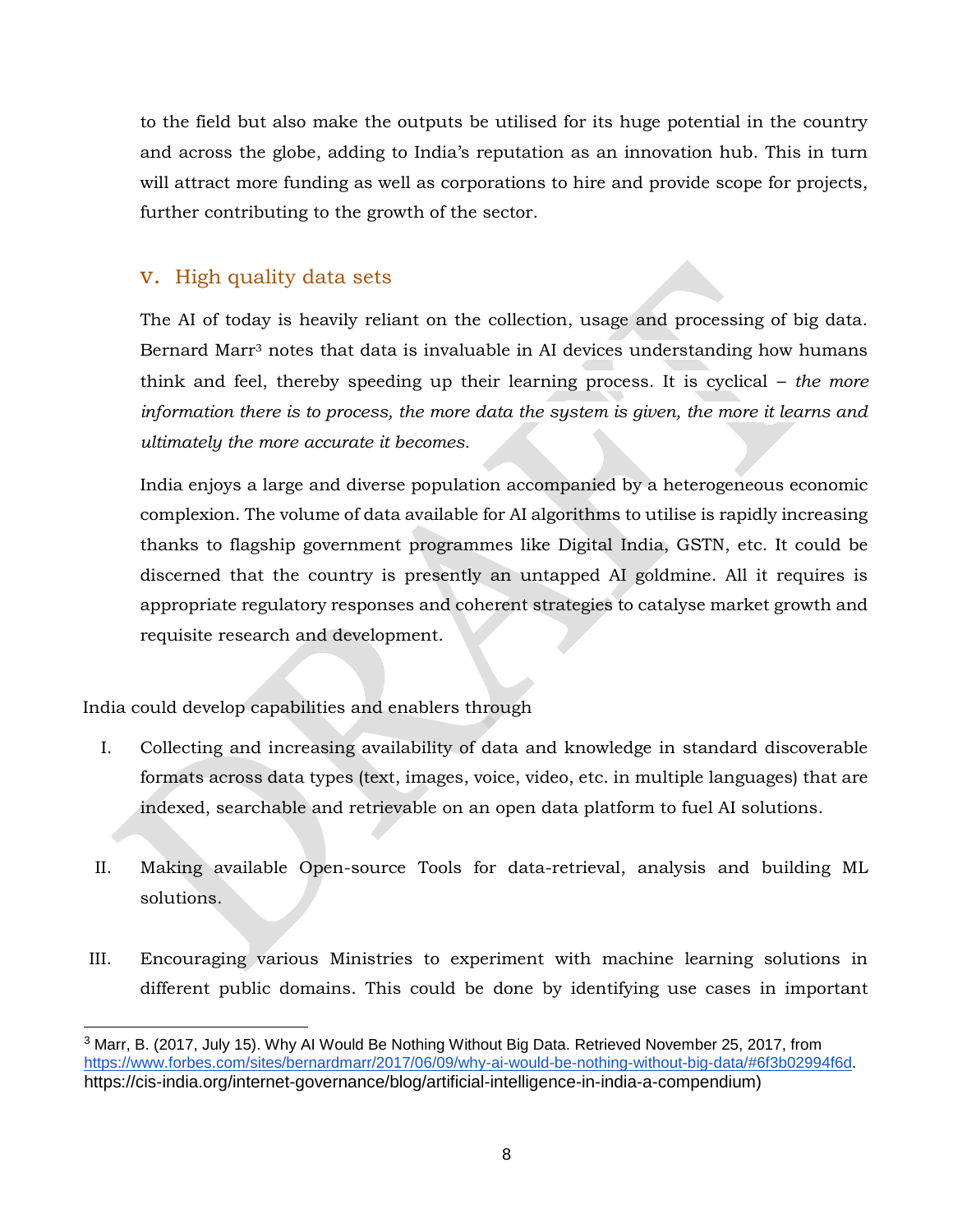domains around small tasks, acquiring the data required and developing ML driven solutions for that task. (eg. Ministry of Health building a model to predict disease spread patterns in relation to changing weather conditions. This can help them plug the spread of specific diseases by proactive outreach to the right demographic.)

IV. Government as a Consumer: Globally, all the leading nations has a strong local ecosystem where the solutions created are consumed locally. More importantly, AI has the potential to revolutionize the public sector—and save billions of dollars. Artificial intelligence already helps run government, with cognitive applications doing everything from reducing the time to detect & treat cancers, cutting costs to handling tasks we can't easily do on its own, such as predicting fraudulent transactions and identifying criminal suspects via facial recognition etc.

Increasing access to quality data sets is key to creating a competitive and equitable AI ecosystem, where innovation can flourish. While various committees set up by MeitY are deliberating on various key aspects to supercharge the AI ecosystem in India, this report would largely focus on recommendations on increasing access to high quality data sets through robust Data Platforms.

## <span id="page-8-0"></span>4. Data Platform for AI

Governments globally have a unifying role to play in enabling safe and ethical innovation through application of Artificial Intelligence and Machine learning. This role includes ensuring availability of talent, deployment of necessary infrastructure and networking systems (either directly or via third party providers), and maintaining the availability of open source machine learning tools/framework and high-quality data sets.

Increasing access to quality data sets is key to creating an enabling ecosystem.. Researchers need large swathes of high-quality data to train Algorithms systems for specific tasks. Governments are well placed to enable scaled aggregation and subsequent availability of these data sets in machine-readable formats.

Thus, a data platform in an Indian context should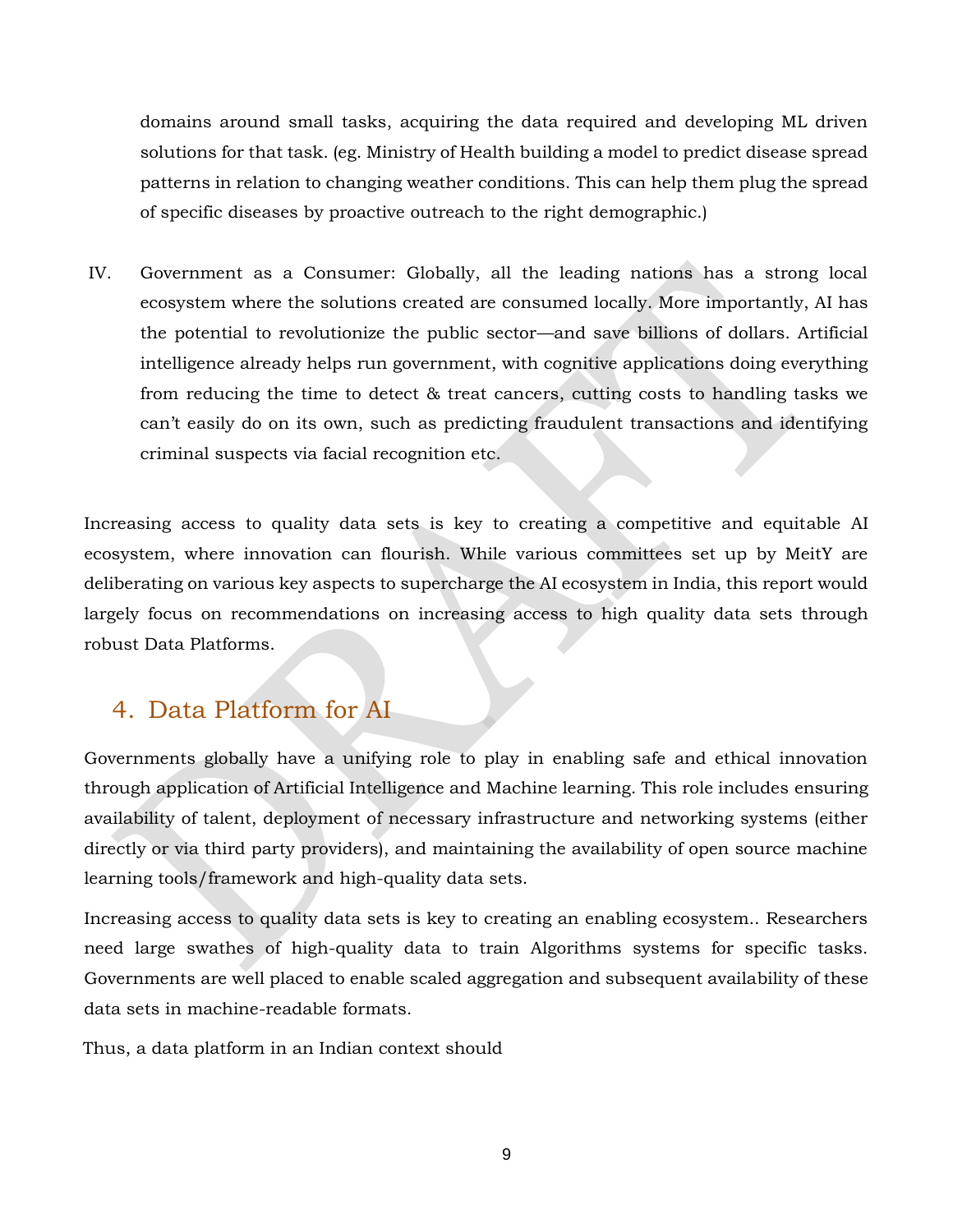- 1. Drive data acquisition efforts. Not all data platforms are created equal. Their usefulness can be widely classified by choices made across 4 parameters: a. Technical (data is aggregated as link collection, download catalogs, etc.), b. Access (data is made available through webforms or API support, etc.), c. Organizational (moderation and curation) and d. Integration (free-for-all upload, platforms that restrict metadata attribute values for more standardization, etc.).
- 2. Catalyze collation of knowledge. This includes the creation of knowledge repositories on AI tools, literature on latest research/solutions, trainings and other important resources.

Ď

3. Enable crowd-sourcing of AI/ML solutions.



**Level of Integration** 

**Technical Implementation** 

Image taken from: Braunschweig, Katrin, Julian Eberius, Maik Thiele, and Wolfgang Lehner. "The state of open data." Limits of current open data platforms (2012). Available at: [https://wwwdb.inf.tu](https://wwwdb.inf.tu-dresden.de/opendatasurvey/www2012_short.pdf)[dresden.de/opendatasurvey/www2012\\_short.pdf](https://wwwdb.inf.tu-dresden.de/opendatasurvey/www2012_short.pdf) 

Creation of a Technical Committee to help make these choices in an informed manner, while evaluating and constantly course correcting the progress (in terms of quantity, reach, effectiveness, data policies, etc.) of a data platform would be critical to the success of such an initiative.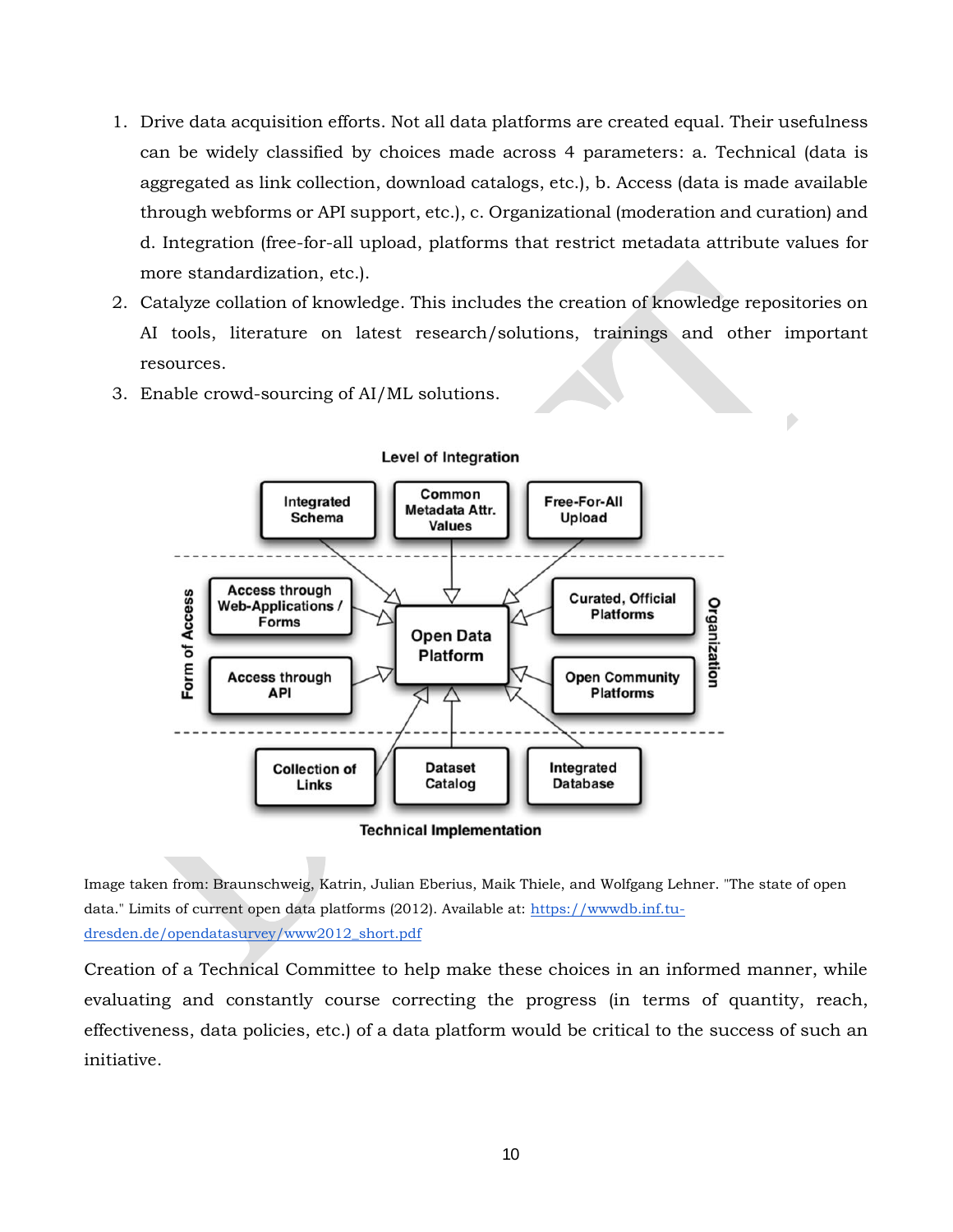## a. Ensuring availability of Quality data

<span id="page-10-0"></span>The utilization of published data sets greatly depends upon the nature in which the data is made available. Government agencies and other organizations generate large amounts of data through the various services they offer. Large swathes of this data in its raw form are not very conducive for collection, dissemination and eventual use. Data must be reliable, usable and continuously available. Therefore there is a general need to ensure that the aggregated data sets are cleaned, customized and made available in standardized formats with key considerations in mind.

Key factors that need to be considered to ensure the availability of quality and processing of data sets:

- **Sharing the right data:** This is one of the most important factors to any successful AI strategy. If the right data that is relevant to the work being done in the ecosystem is not released, it would reduce its effectiveness for practitioners and researchers. For example, providing highly localised weather data is pivotal to ensuring models developed to aid farmers can suggest more accurate actions or corrective measures. Hence, it is important to ensure that the right data strategically aligned to national priorities is periodically released and made available.
- **Interoperability**: It would be critical to develop and implement standards for data formats to ensure the data provided are operable in common AI platforms and frameworks used by AI researchers. Many such standards already exist with open licenses, certain governments (such as the ICO in the UK) have been proactive at implementing such standards which can be studied and suitably adapted to the Indian context.
- **Data Management Practices:** It is important to define the standards and processes for data collection, data sanitisation, anonymization / pseudonymization (such as encryption and or removing personally identifiable information, removing classified information, data labelling/annotating, storage, monitoring, reviewing, quality assurance and reporting). Having detailed security guidelines for the use of such data (if relevant) driven by industry standards and best practices is key to building trust in the ecosystem.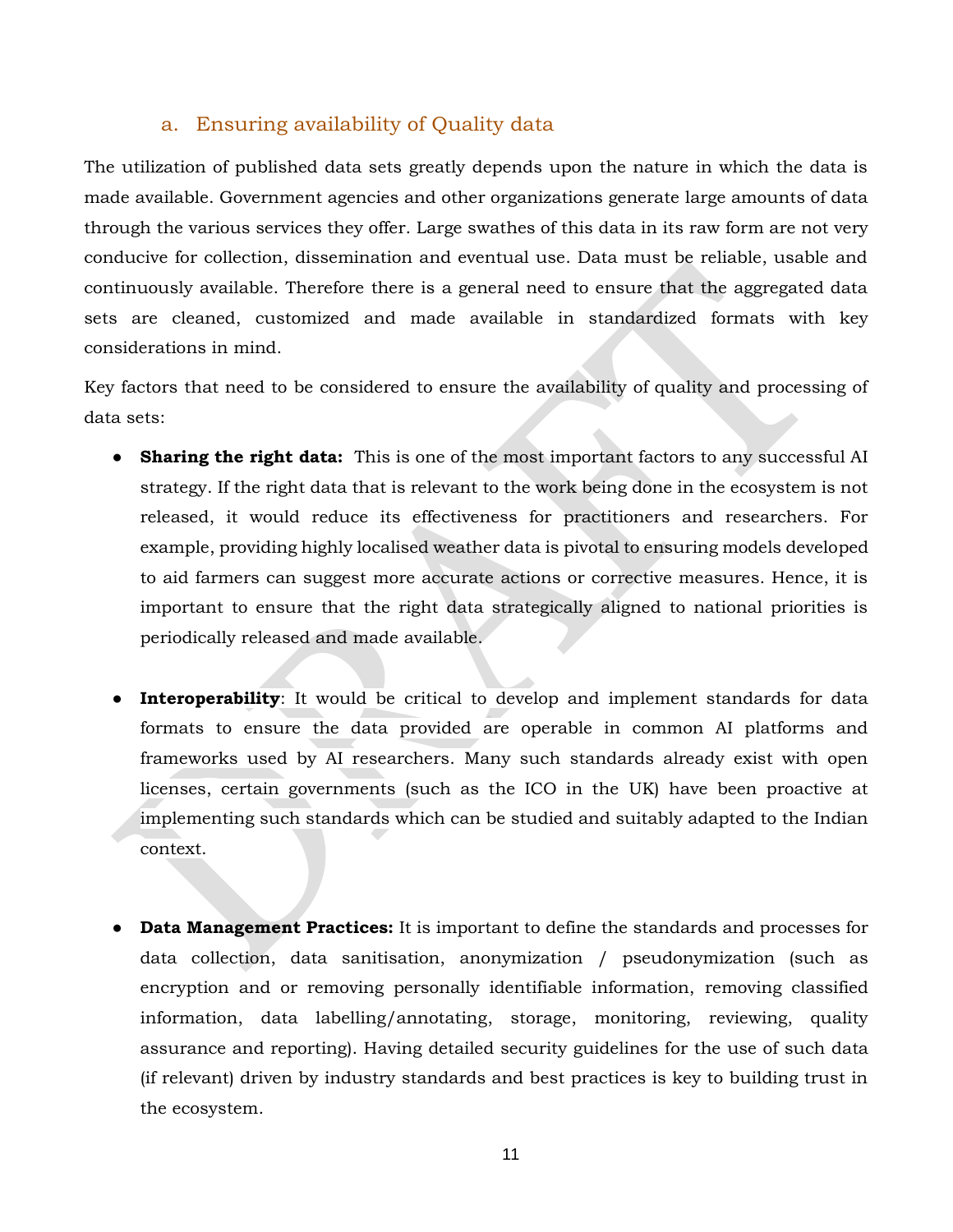- **Data Privacy**: Implement privacy standards and controls like terms of use, choice, consent, transparency and accountability. This point closely ties in with Management of Data presented above. The Srikrishna Committee and its White Paper, which may be accompanied by a draft law, can serve as guiding points for the recommendations made by the relevant subcommittees. This should ideally include clear responsibilities in terms of data ownership, licenses, breach of terms or privacy etc.
- Unbiased Data: Data reflects the social, historical and political conditions in which it was created. Artificial intelligence systems 'learn' based on the data they are given. This, along with many other factors, can lead to biased, inaccurate, and unfair outcomes. It is essential to ensure that data being utilized for socio-technical machine learning systems remains free from bias (ethnic, cultural, etc.) to ensure non-discriminatory decision making. This is key to ensuring the principles of Fairness, Accountability and Transparency (FAT) are followed by the entities who utilise the data sets. Defining the criteria for the implementation of the methodologies that will be followed for ensuring such sensitivities are accounted for should be a multi-stakeholder effort governed by a technical sub-committee on applied ethics (with adequate representation from Government academics, industry, civil society and industry). International efforts such as the FAT conference and the Partnership on AI can be used as a sample yardstick for these efforts. It is important to note that a MeitY committee will surface a more detailed report on this key consideration.
- **Data Flows:** Artificial intelligence and Machine learning is an international phenomenon, drawing on researchers, computing infrastructure and data sets from around the world. Global flows of all types encourage growth by promoting innovation and raising productivity levels. Supporting liberal data flow regimes backed up with robust data protection practices would amplify this effect by broadening participation through effective knowledge sharing and creating a more efficient market.
- **Reliability:** AI systems must be designed to operate within clear parameters and undergo rigorous testing to ensure that they respond safely to unanticipated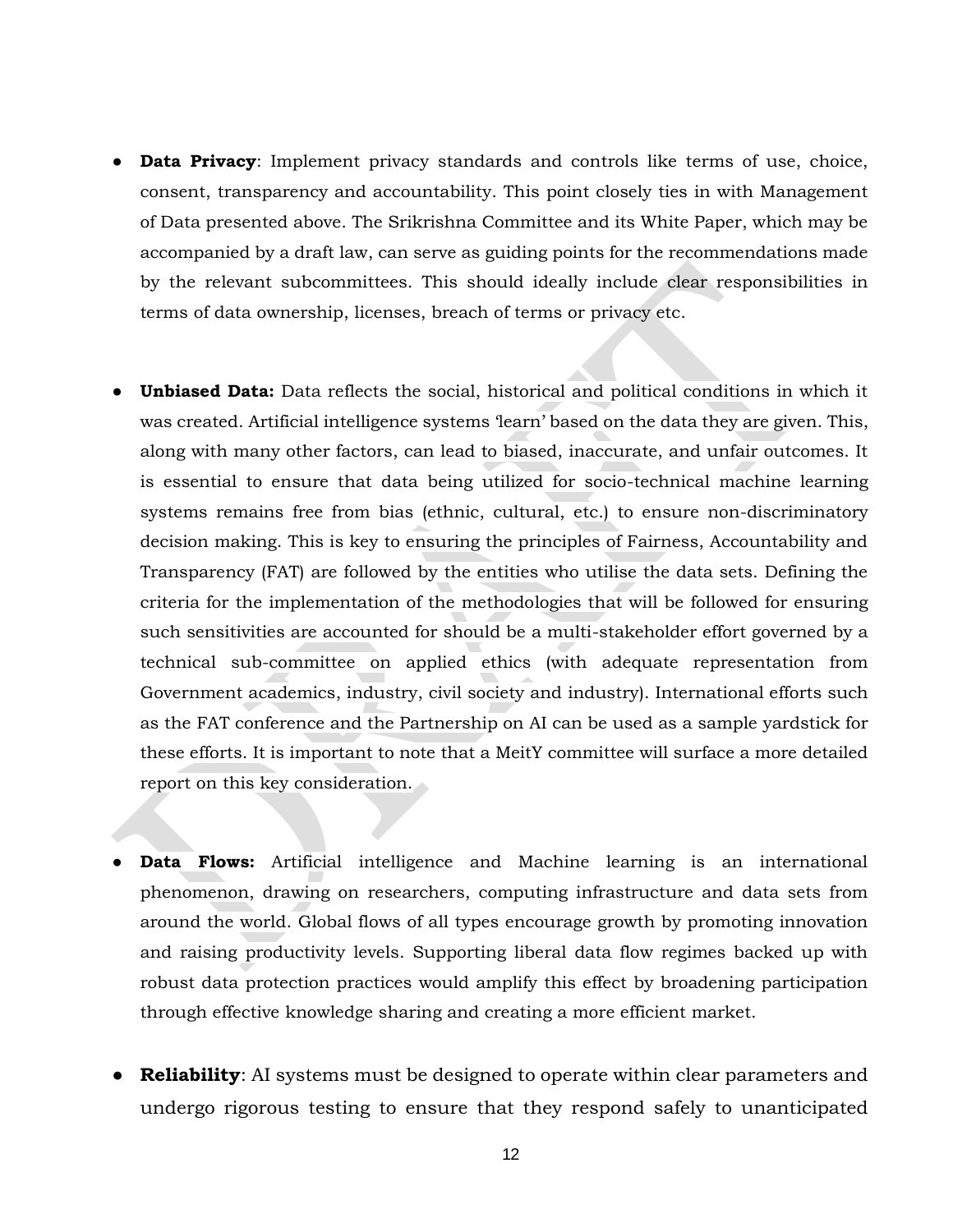situations and do not evolve in ways that are inconsistent with original expectations. People should play a critical role in making decisions about how and when AI systems are deployed.

● **Fairness**: In a country as diverse as India with different cultures, languages, religious beliefs, etc., it becomes critical that when AI systems make decisions about, they need to be fair

#### **Future scope of expansions for higher data quality**

- **Data harmonization:** Often data comes in different formats, forms and sizes. It is important to harmonize the data to improve the quality and utility of this data. Data harmonization techniques interpret existing characteristics of data and action taken on data and use that information to transform or suggest subsequent data quality improvements.
- **Availability of Quality Data Models:** For those users who would like to use the data portal only to infer from the fresh data, it will be time consuming to create first a trained model and then infer. The proposed AI data portal can expand to create and provide reusable high-quality data models for those who would like to use the facility only for inferencing. This model can also be used in places where the raw data is sensitive and cannot be shared in raw format and instead only the trained model for inferencing could be made available.
- **AI Data Cloud and DR Infrastructure**: It could be expected that by introducing the proposed AI data platform, the amount of data being aggregated would grow rapidly and exponentially along with high dependability on this portal for future AI developments. As a result, to ensure higher reliability, availability and serviceability, the underlying infrastructure would need to be beefed up (either directly or via third party involvement). The National Supercomputing Mission could be such a resource platform in addition to contributions from public and private partners and contributors.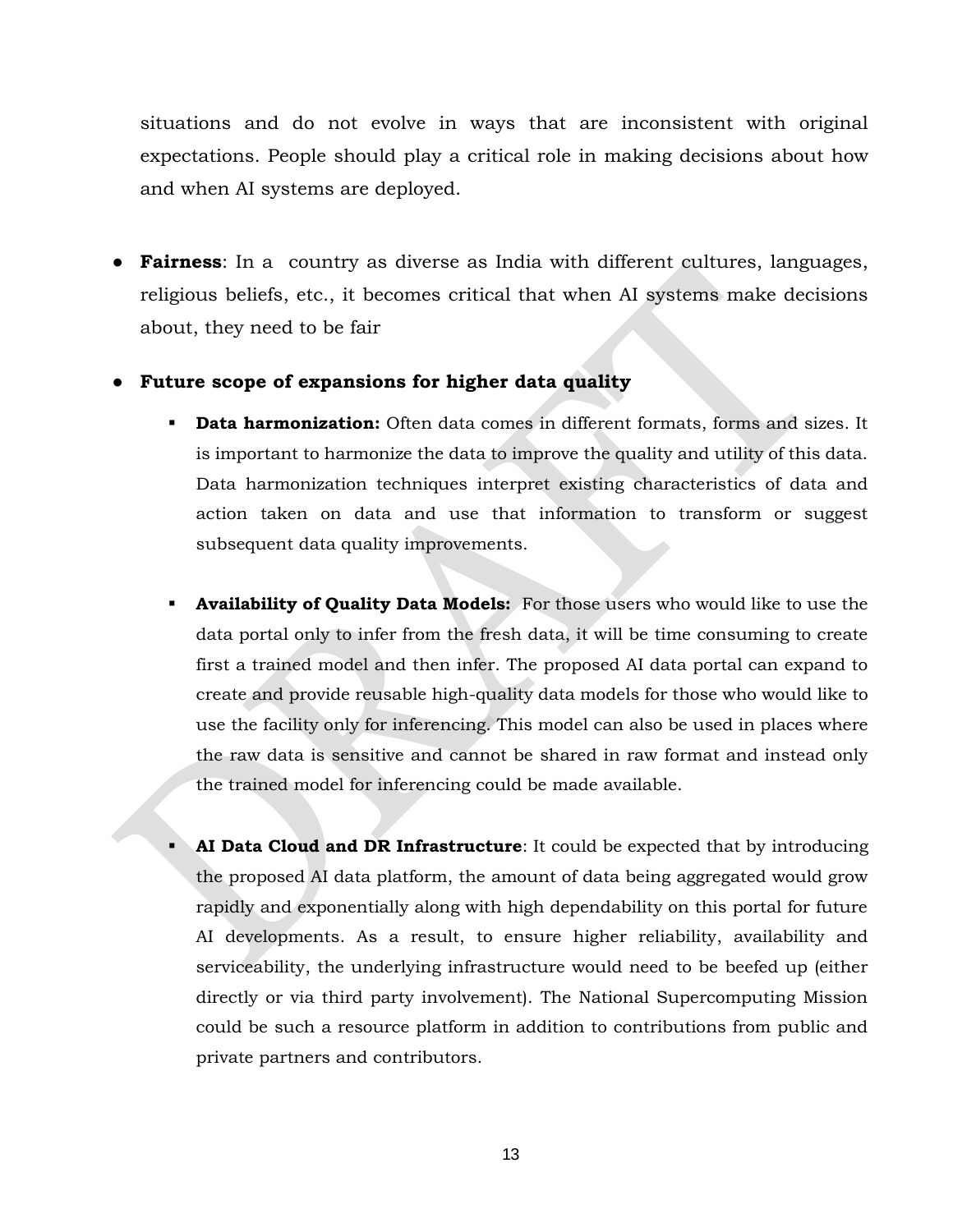#### b. Guidance and norms for platforms

<span id="page-13-0"></span>The aggregation of quality data sets to enable research and development would have to be a well-coordinated collective movement across government, industry, academia and the technical community.

To ensure there is effective and continuous availability of data, the proposed technical committee should take the following broad principles into consideration:

- 1. **Equity:** In order to ensure an open platform, uploaders across public and private sector should share the good quality data sets in an open and interoperable format. Uploaders should have the necessary permissions to make the data available publicly and aimed towards identifiable problem solving. This principle will offer the framework which enables sourcing of data sets for AI/ML use. In order to ensure open access to the platform, the AI/ML models should be shared under open source license. This principle will enable its use in an effective and efficient manner.
- 2. **Openness:** Data should be accessible to anyone in the country from this repository as long as the use is defined (be it social or commercial). This principle will lay down the framework/conditions of downloading data. This will be based on different kinds of terms and conditions of the open license. Based on the license conditions, the downloader may have to attribute or use the data or model for either commercial or noncommercial purposes.
- 3. **Ethical Grounding:** AI/ML should be used for the purpose of development and to solve real world problems in a privacy preserving manner. The overarching legal framework could be derived from the Sri Krishna committee draft once it is ready.

## <span id="page-13-1"></span>5. Recommendations

1. Development of an Open National Artificial Intelligence Resource Platform (NAIRP) to become the central hub for knowledge integration and dissemination in Artificial Intelligence and Machine Learning. This can be built drawing ideas and learnings from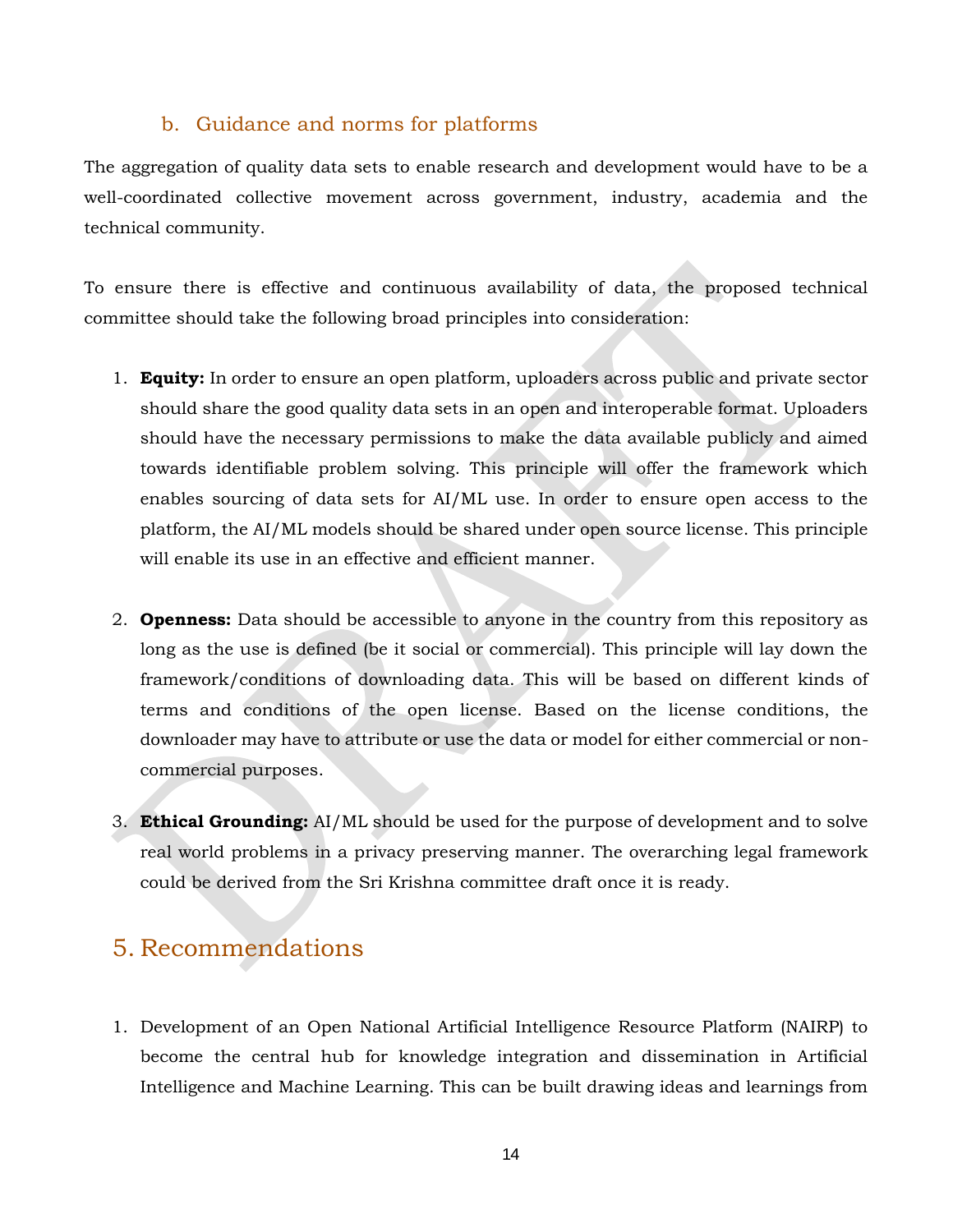available national platforms like AI Singapore, efforts like Kaggle and Indian efforts like the National Digital Library of India and data.gov.in

- 2. Develop a generalized meta-data standard for NAIRP that will enable integration of a variety of resources including but not limited to data, tools, literature, etc. from multiple resources and owners of these resources.
- 3. Create mechanisms for data / meta-data harvesting and integration from all contributors and partners to ensure information in NAIRP is updated and owners take responsibility for their own data.
- 4. Strengthen data.gov.in and use it as a base data source of NAIRP for storing Government and other data from public sources.
- 5. Encourage unbiased, reliable, safe, open by default, inclusive data sharing. Suitably develop data standards, access, federation, usage, security, privacy and rights issues for data integration and dissemination in NAIRP
- 6. Use the National Digital Library of India [\(https://ndl.iitkgp.ac.in/\)](https://ndl.iitkgp.ac.in/) as the base source for literature and knowledge for NAIRP to enable rapid development.
- 7. Carry out a Gap Analysis to help all stakeholders to ensure that enriched quality data and information is made available through NAIRP
- 8. Create a Technical Committee to help Monitor and Evaluate the progress of NAIRP in terms of quantity, reach, effectiveness, data policies and other monitoring aspect.
- 9. Create a Data Committee to Monitor and Evaluate the progress of data / meta-data / links received from various public and private contributors in NAIRP.
- 10.Create an Ethical committee which can monitor the ethical aspects of the use of AI its interplay with the laws related to security, Privacy etc as well as having the ability to ask the relevant questions on practices followed by AI systems.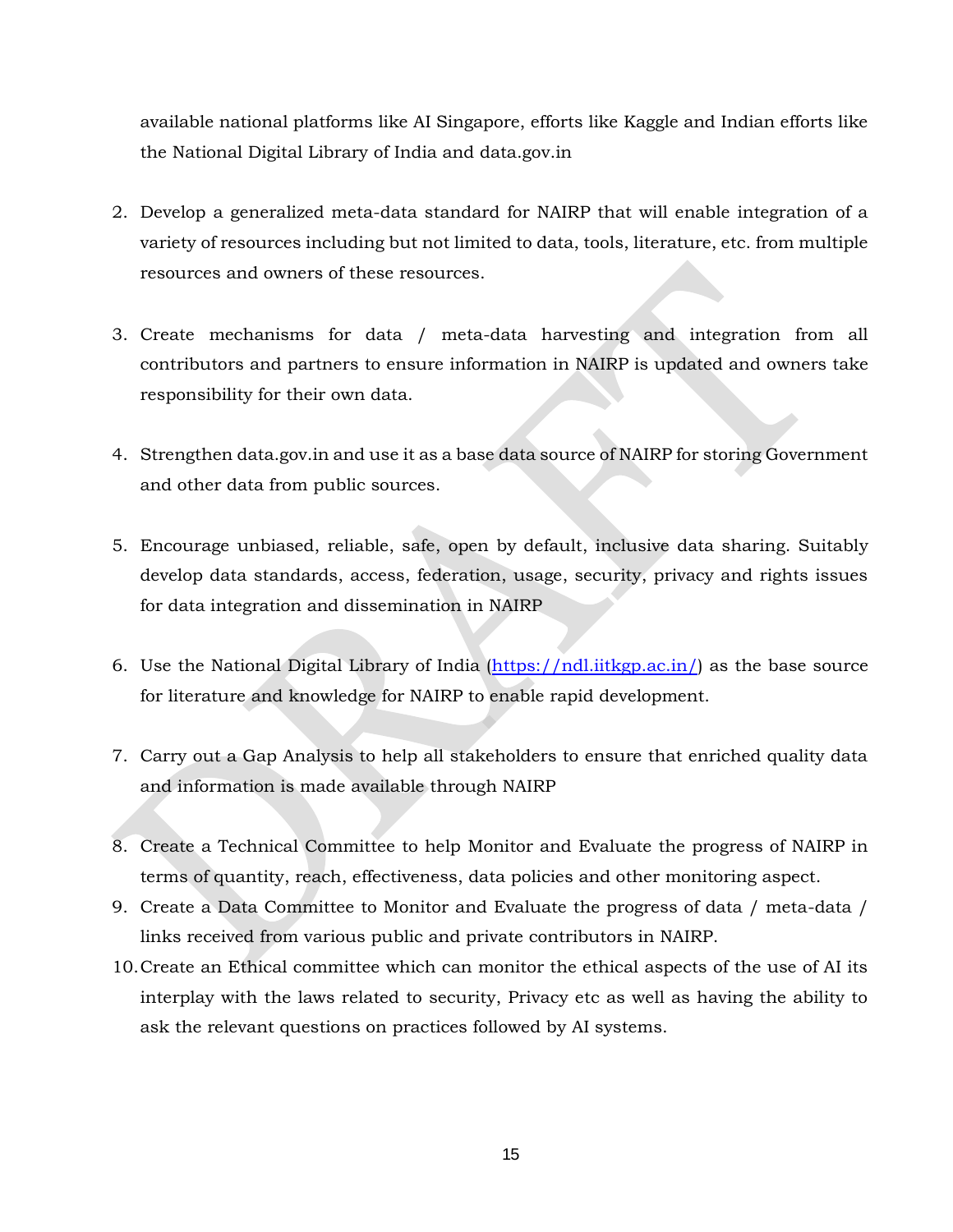- 11.Create a User Community of registered users of NAIRP for access of data and resources in addition to public display of general information.
- 12.Create a NAIRP Club of AI/ML users and experts to rapidly annotate, curate, share and create India's AI/ML Knowledge Directory and Catalogue in a well-designed crowdsourced manner using hackathons and other mechanisms for exponential knowledge / services creation and dissemination that will make this internationally unique.
- 13.Enable national and international players to participate in solving national problems using the NAIRP platform.
- 14.Partner with an appropriate Institution to develop a basic compute infrastructure for AI/ML around NAIRP from the National Supercomputing Mission Programme.
- 15.Enable development of Knowledge Verticals, Capacity Building, Training Programmes, National Missions, Commercial and Entrepreneurship ecosystem, Policies and Regulatory Framework around NAIRP.
- 16.Evaluate the need for developing an AI Data Exchange in the future with appropriate policies and guidelines in place.
- 17.Fund a project for 3 years to develop NAIRP with an initial budget of around Rs 100 crores through MeitY with all stakeholders.

## <span id="page-15-0"></span>6. Conclusion

As illustrated by this report, there is a pressing need for a public platform that can make data, tools and knowledge pertaining to AI technologies available in an easy to use, reliable and effective manner for researchers and the masses alike. The large push towards e-Governance and ICT technologies in general has enabled a vast amount of data to be captured and generated by the relevant government departments. After following privacy and security best